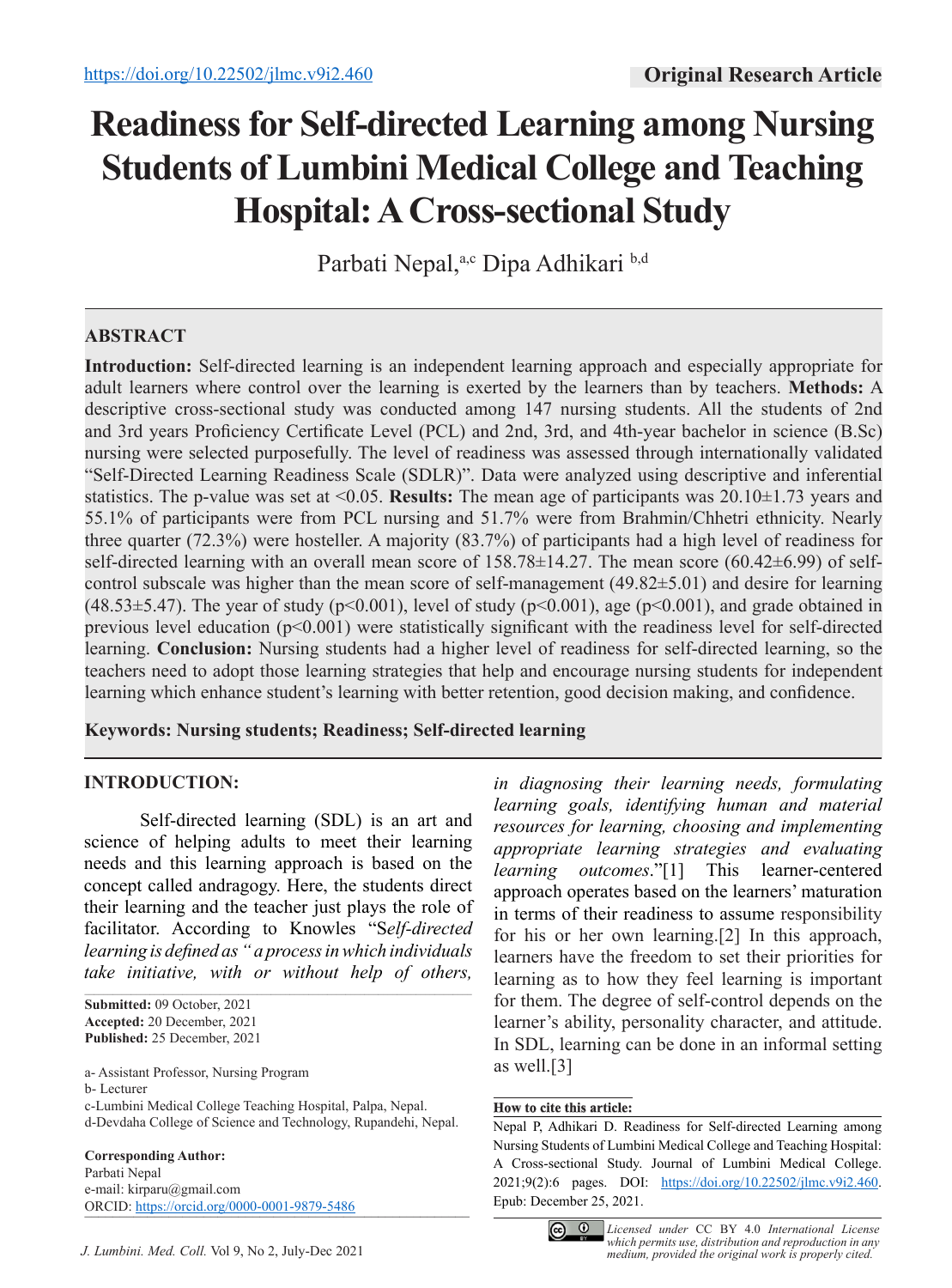The scope of nursing has expanded, and nurses are working in multifaceted health care settings. Along with their changing scopes, various challenges emerging from advanced science and technology are unavoidable. The responsibility of nursing education is to prepare such nurses who can successfully combat the challenges of quality nursing services by developing independent learning, assertiveness, accountability, critical thinking, and worthy decision-making capacity. [4,5] Being nursing students as the future health manpower, nursing educators need to adopt creative learning approaches like SDL with the primary aim of preparing such nurses who can provide quality service through critical thinking and good decision making.[5] To adapt and stimulate self-directed learning among nursing students, it is important to regularly investigate, and analyze their state of selfdirected readiness.[6] And, in the context of Nepal, the educational system is largely based on teachercentered approach. So, the present study aimed to explore the nursing students' state of readiness for self-directed learning.

# **METHODS:**

A descriptive cross-sectional study design was adopted to investigate the nursing students' readiness for self-directed learning. Ethical approval was taken from the Institutional Research Committee of Lumbini Medical College and Teaching Hospital (LMCTH) (IRC-LMC 01-D/021).

This study was conducted among the nursing students of LMCTH. There were total of 147 nursing students from the second and third year of Proficiency Certificate Level (PCL) in nursing and second, third and fourth year of Bachelor in Science (B.Sc) nursing, who were selected purposefully. Participation was voluntary. First-year students of PCL and B.Sc nursing and those who were absent during data collection time were excluded. The paper and pencil technique were used for data collection. All the students were gathered in their respective classrooms. After giving clear instructions and obtaining verbal consent, questionnaires were distributed to them. In the presence of the researcher, questionnaires were filled by participants and around 10 minutes were taken for completion. The data was collected in the first week of September 2021.

The self-administered questionnaire used in this study consisted of two parts; Part I: Socio-

demographic variables. Part II: Self Directed Learning Readiness (SDLR) scale to assess the readiness level of nursing students. It is an internationally validated and standard self-perception scale that was first developed and tested by Fisher et al.[3,7] There is a total of 40 items grouped under three subscales; self-management (13), the desire for learning (12), and self-control (15). The responses were rated in a five-point Likert scale format, where '1' indicated strongly disagree, and '5' indicated strongly agree. Whereas, reverse scoring was done for 4 negative statements (I am poor at managing my time, I dislike studying; I am disorganized, and I am not in control of my life). The minimum score of total items was 40 and the maximum score was 200. The content validity of the instrument was established through the use of a modified reactive Delphi technique using experts from the nursing field. The internal consistency for each component was estimated using Cronbach's coefficient alpha. The computed values of Cronbach's coefficient alpha for the total 40 items was 0.924 and self-management subscale, the desire for learning subscale and the self-control subscale were 0.85, 0.847 and 0.830 respectively.[7] A score of 150 or greater is indicative of students' high level of readiness in self-directed learning.[3]

After checking for completeness, the collected data were entered in Microsoft Excel 2007 and transformed in Statistical Package for the Social Sciences (SPSS**)** version 16 for statistical analysis. Descriptive statistics- frequency, percentage, mean, standard deviation, and range; and inferential statistics (Chi-square and Fisher's exact test) were used for the analysis of data. The p-value was set at <0.05 for statistical significance.

# **RESULTS:**

Almost all (99.3%) of the participants were unmarried, whereas nearly three-fourth (72.8%) of them were hostellers. Slightly more than three quarter (78.2%) of the participants were from nuclear family and 51.7% of them were the first child of their parents. A majority (93.2%) belonged to the Hindu religion. Regarding parent's education, 47.6% of fathers and 53.8% of the mother had a secondary level of education. A majority (78.2%) of participants' mothers were housewives, whereas, 34.7% of the father had their own businesses. The remaining profiles are depicted in table 1.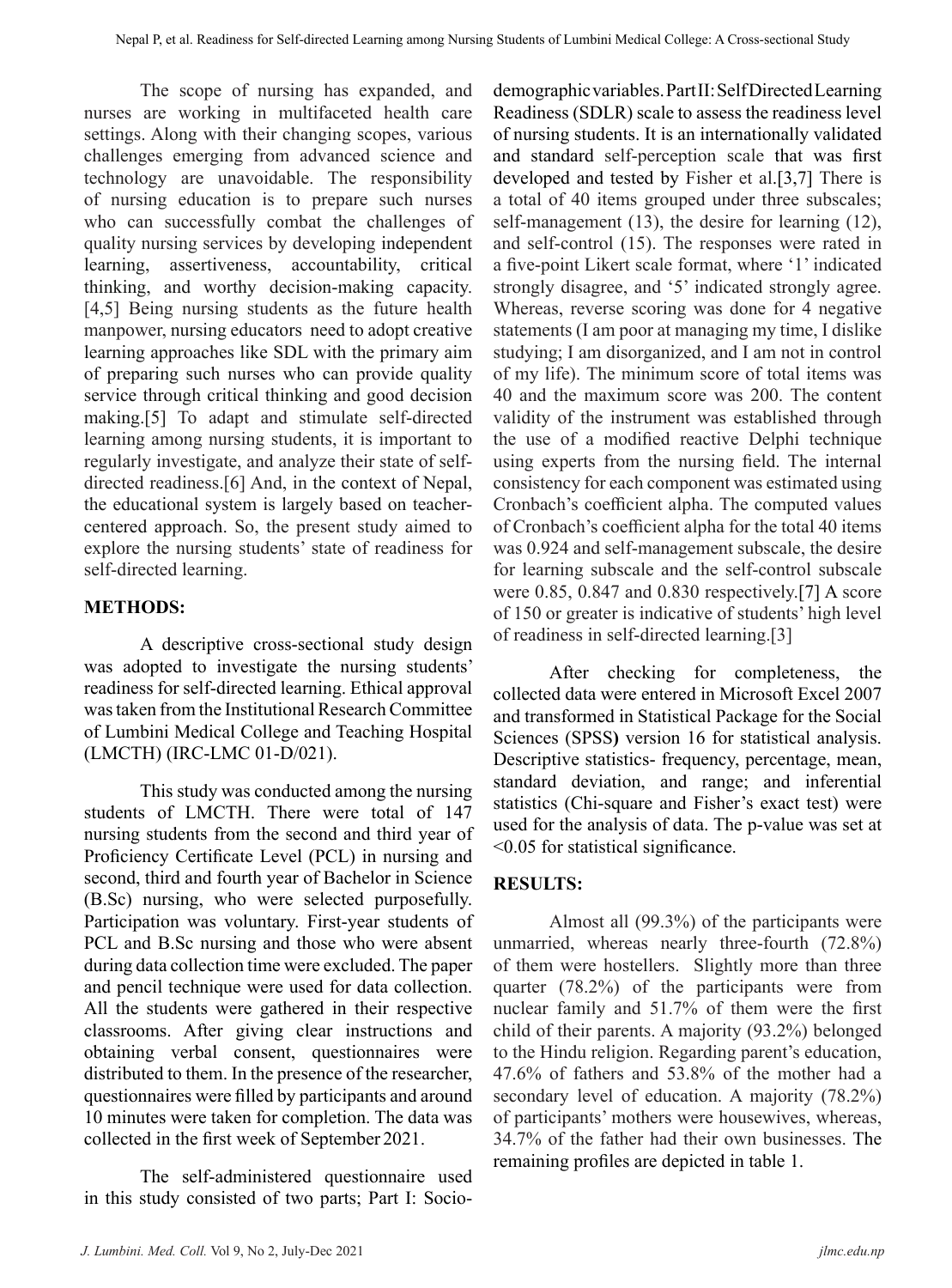| Table 1. Participants' Demographic Profiles (N=147). |            |  |  |  |  |  |  |
|------------------------------------------------------|------------|--|--|--|--|--|--|
| <b>Characteristics</b>                               | n(%)       |  |  |  |  |  |  |
| Age in years                                         |            |  |  |  |  |  |  |
| <20                                                  | 82(55.8)   |  |  |  |  |  |  |
| >20                                                  | 65(44.2)   |  |  |  |  |  |  |
| Mean±SD=20.10±1.73, Range=17-24                      |            |  |  |  |  |  |  |
| <b>Level of education</b>                            |            |  |  |  |  |  |  |
| PCL in Nursing                                       | 81 (55.1)  |  |  |  |  |  |  |
| B.Sc. in Nursing                                     | 66 (44.9)  |  |  |  |  |  |  |
| <b>Year of study</b>                                 |            |  |  |  |  |  |  |
| 2nd year                                             | 54 (36.7)  |  |  |  |  |  |  |
| 3rd year                                             | 63(42.9)   |  |  |  |  |  |  |
| 4th year                                             | 30(20.4)   |  |  |  |  |  |  |
| <b>Ethnicity</b>                                     |            |  |  |  |  |  |  |
| Brahmin/Chhetri                                      | 76 (51.7)  |  |  |  |  |  |  |
| Janajati                                             | 68 (46.3)  |  |  |  |  |  |  |
| Dalit                                                | 3(2.0)     |  |  |  |  |  |  |
| Grade obtained in the previous level                 |            |  |  |  |  |  |  |
| Distinction                                          | 54 (36.7)  |  |  |  |  |  |  |
| First                                                | 86 (58.5)  |  |  |  |  |  |  |
| Second                                               | 7(4.8)     |  |  |  |  |  |  |
| <b>Voluntarily selection of profession</b>           |            |  |  |  |  |  |  |
| Yes                                                  | 133 (90.5) |  |  |  |  |  |  |
| N <sub>o</sub>                                       | 14(9.5)    |  |  |  |  |  |  |

A majority (83.7%) of the participants had a high level of readiness for self-directed learning. The self-control subscale has the highest mean score (66.42) followed by self-management (49.82) and desire for learning (48.53). The overall mean score percent of SDLR was slightly more than three quarters (79.39). The results are shown in table 2 and table 3.

*Table 2. Participant's Level of Readiness in Self Directed Learning (N=147).*

| <b>Variables</b>                     | $n(^{0}/_{0})$ |
|--------------------------------------|----------------|
| High level of readiness $(\geq 150)$ | 123(83.7)      |
| Low level Readiness $(\leq 150)$     | 24(16.3)       |

There was a statistically significant relationship between the level of self-directed learning readiness with age  $(p<0.001)$ , level of education ( $p<0.001$ ), year of study ( $p<0.001$ ), and grade obtained in previous level education  $(p<0.001)$ . But there were no statistical significant relationship with voluntarily selection of profession  $(p=0.193)$ , type of family  $(p=0.508)$ , place of residence ( $p=0.154$ ), ethnicity ( $p=0.109$ ) and religion  $(p=0.368)$  as illustrated in table 4.

#### **DISCUSSION:**

It is crucial for nursing educators to search for the most effective and appropriate learning approaches for their students and it is determined by students' readiness state to adopt any type of learning approach. Therefore, this investigation was done to find out the self-directed learning readiness state of bachelor and proficiency certificate level nursing students of LMCTH. The present study reported that the majority (83.7%) of nursing students had a high level of readiness. A study conducted in Chitwan, Nepal also reported the same finding.[3] Similarly, studies from other countries also reported a high level of self-directed learning readiness among nursing students.[4,6,8,9]

Though there are varieties of learning approaches, Nepal is still practicing teacher-directed learning style, but the findings of the present study indicated that nursing students of Lumbini Medical College and Teaching Hospital are independent learners. The study revealed that most of the participants possessed a high level of preparedness and willingness to adopt the SDL approach. Nurses and nursing students need to be updated with changing knowledge, skills and technology to provide quality care to the health service consumers, so SDL is one of the most effective learning strategies that is essential for students of the medical field to be life-long learner. Integration of SDL in the nursing curriculum would help deeper logical understanding, memorizing the content, and promoting the exchange of ideas.[10]

*Table 3: Mean Score obtained by Participants in Subscale of SDLR (N=147).*

| <b>Variables</b>                                | <b>Items</b> | Range      | <b>Obtained score Mean score</b><br>(range) |        | <b>SD</b> | Mean % |
|-------------------------------------------------|--------------|------------|---------------------------------------------|--------|-----------|--------|
| Self-Management                                 | 13           | 13-65      | $38 - 63$                                   | 49.82  | 5.013     | 80.88  |
| Desire for Learning                             | 12           | $12 - 60$  | 18-60                                       | 48.53  | 5.479     | 60.42  |
| Self-Control                                    | 15           | $15 - 75$  | 26-73                                       | 60.42  | 6.990     | 80.56  |
| Overall<br>20T<br>$\alpha$ 1 1 $\alpha$ $\beta$ | 40           | $40 - 200$ | 82-186                                      | 158.78 | 14.273    | 79.39  |

\*SD= Standard Deviation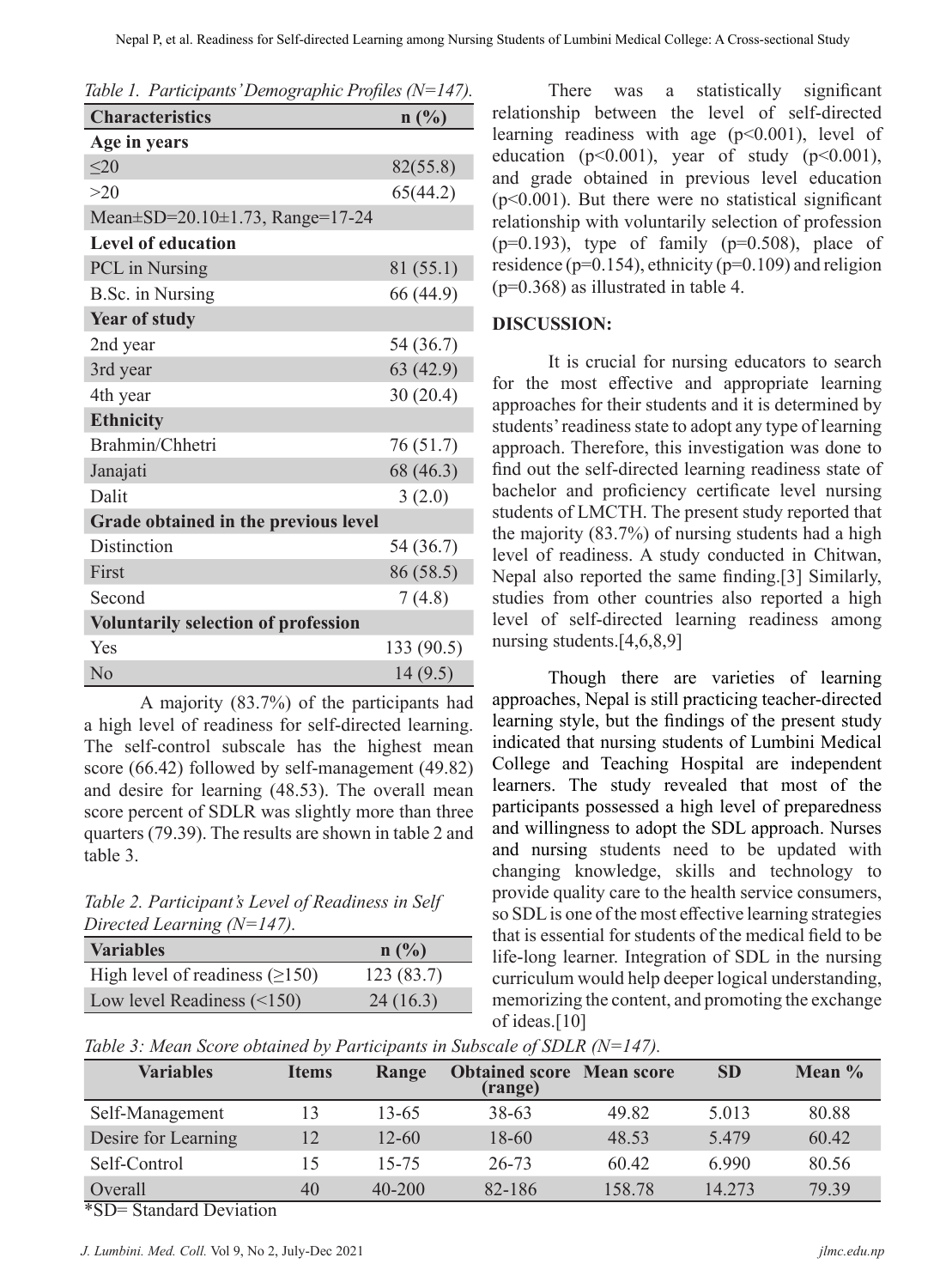| <b>Variables</b>                             | <b>Level of Readiness</b> |                | $\gamma^2$ value | p value |  |  |
|----------------------------------------------|---------------------------|----------------|------------------|---------|--|--|
|                                              | <b>High</b>               | Low            |                  |         |  |  |
|                                              | $n(^{0}/_{0})$            | $n(^{0}/_{0})$ |                  |         |  |  |
| Age in years                                 |                           |                |                  |         |  |  |
| $\leq 20$                                    | 77 (93.9)                 | 5(6.1)         | 14.204           | < 0.001 |  |  |
| $>20$                                        | 46(70.8)                  | 19(29.2)       |                  |         |  |  |
| <b>Level of education</b>                    |                           |                |                  |         |  |  |
| PCL in Nursing                               | 80 (98.8)                 | 1(1.2)         | 30.079           | < 0.001 |  |  |
| <b>B.Sc.</b> in Nursing                      | 43(65.2)                  | 23(34.8)       |                  |         |  |  |
| Year of study                                |                           |                |                  |         |  |  |
| 2nd year                                     | 47(87.0)                  | 7(13.0)        | 16.001           | < 0.001 |  |  |
| 3rd year                                     | 58 (92.1)                 | 5(7.9)         |                  |         |  |  |
| 4th year                                     | 18(60.0)                  | 12(40.0)       |                  |         |  |  |
| <b>Ethnicity</b>                             |                           |                |                  |         |  |  |
| Brahmin/Chhetri                              | 60 (78.9)                 | 16(21.1)       | 2.573            | 0.109   |  |  |
| Others (Janajati/Dalit)                      | 63 (88.7)                 | 8(11.3)        |                  |         |  |  |
| Grade obtained in the previous level         |                           |                |                  |         |  |  |
| Distinction                                  | 54 (100)                  | 0(0)           | 16.655           | < 0.001 |  |  |
| Others (First/Second)                        | 69 (74.2)                 | 24(25.8)       |                  |         |  |  |
| Present place of residence#                  |                           |                |                  |         |  |  |
| Home                                         | 6(66.7)                   | 3(33.3)        |                  | 0.165   |  |  |
| Out of home                                  | 117(84.8)                 | 21 (15.2)      |                  |         |  |  |
| <b>Types of family</b>                       |                           |                |                  |         |  |  |
| Nuclear                                      | 95 (82.6)                 | 20(17.4)       | 0.438            | 0.508   |  |  |
| Joint                                        | 28 (87.5)                 | 4(12.5)        |                  |         |  |  |
| Voluntarily selection of Nursing Profession# |                           |                |                  |         |  |  |
| Yes                                          | 114(85.0)                 | 20(15.0)       |                  | 0.174   |  |  |
| N <sub>o</sub>                               | 10(71.4)                  | 4(28.6)        |                  |         |  |  |

*Table 4. Associations between SDLR and Selected Demographic Variables (N=147).*

 $#$  Fisher exact test

Since SDL is an effective learning style for adult learners and self-control is a very essential component that has occupied a total of 15 out of 40 statements in the SDLR tool. Self-control indicates independence and maturation in learning with minimum guidance only. The present study reported that nursing students had the highest level of the mean score (60.42±6.99) in self-control amongst all subscales of SDL. Similar findings were reported from other studies as well.[3,4,6,8,9,11,12,13] But they had the lowest  $(48.53\pm5.48)$  mean score on subscale desire for learning which is consistent with other studies.[3,4,9,11] The study finding suggested that there is a need to change traditional teacher-centered learning with a more independent, self-controlled and student-centered learning style. Similarly, course contents should be relevant for changing situations so that students can find relevancy and become enthusiastic in their learning. On the other hand, teachers could play significant role to provide effective learning environment so that students' desire for learning could be promoted.

Present study explored that there are statistically significant differences between some socio–demographic characteristics like age ( $p<0.001$ ), level of education ( $p<0.001$ ), year of study ( $p<0.001$ ), and the grade obtained in previous level education  $(p<0.001)$  with a level of readiness on SDL. Whereas, other studies only found the statistical difference with age and level of education to level of readiness in self-directed learning. [3,6,14,15]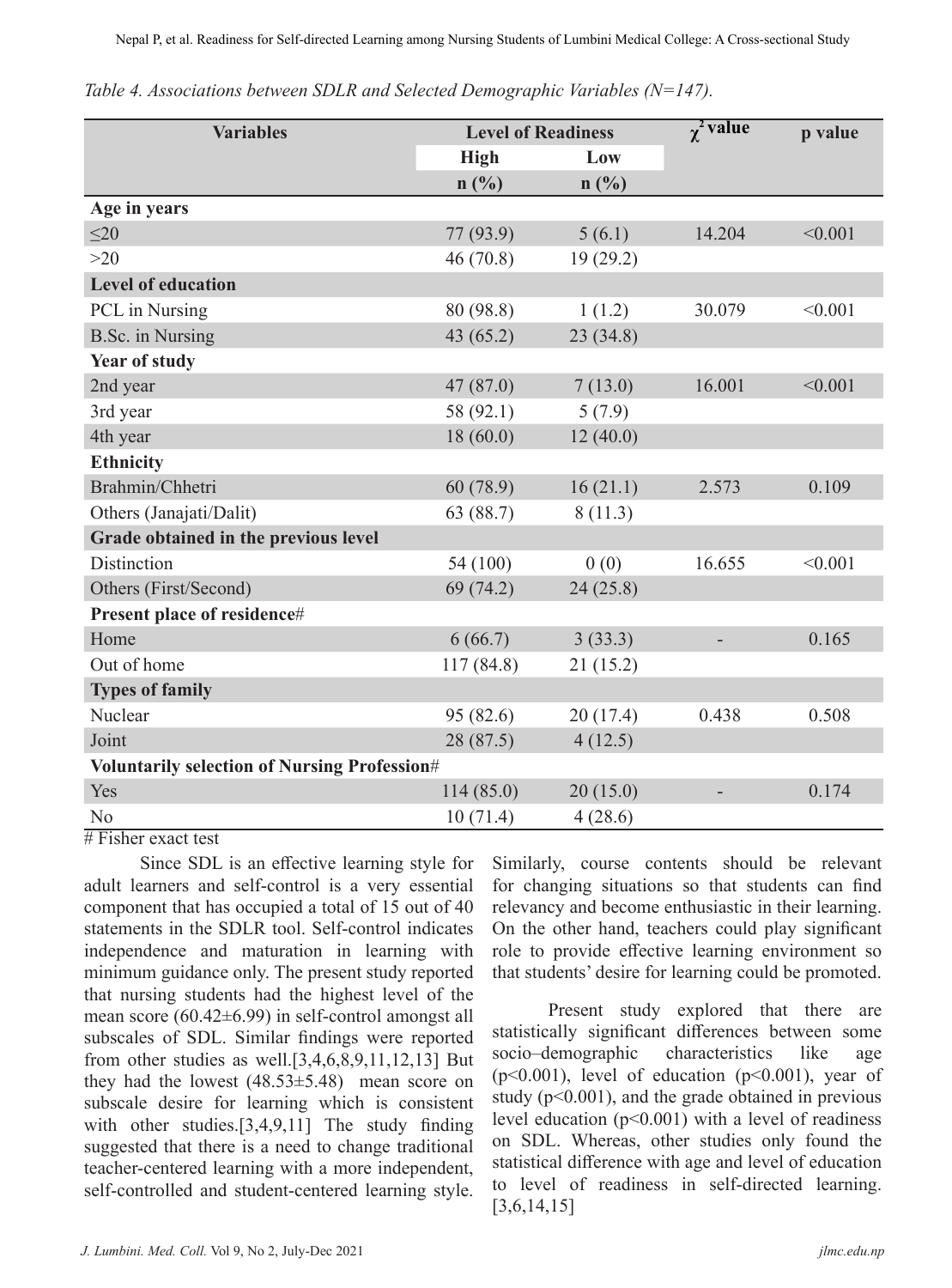The study cannot escape from limitations. This study was conducted in only one setting so the findings of the study cannot be generalized. Further, the study was self-responding so, along with the subjective interpretation, recall bias might be present.

# **CONCLUSION:**

Self-directed learning readiness among nursing students of LMCTH was high. The desire for learning subscale was lowest amongst other subscales. Nursing educators can adopt this studentcentered learning approach by being supportive, encouraging and having positive attitude which creates a conducive environment to make students' learning in-depth, creative and relevant.

# **Acknowledgment:**

Ms. Bandana Pokharel, Nursing Program Coordinator, LMCTH.

Ms. Chandra Kumari Garbuja, Assistant Professor, Nursing Program, LMCTH.

All the nursing faculties and Nursing students of LMCTH.

# **Conflict of Interest:**

The authors declare that no competing interests exist.

# **Financial disclosure:**

Funds for the study were not available

# **REFERENCES:**

- 1.Singh I. Essentials of Education: A Textbook for Nurses & Other Health Professionals.  $5<sup>th</sup>$  revised ed. Published by Mr. J.B. Singh: Kathmandu; 2012.
- 2.Gyawali S, Jauhari AC, Ravi Shankar P, Saha A, Ahmad M. Readiness for self directed learning among first semester students of a medical school in Nepal. Journal of Clinical and Diagnostic Research. 2011;5(1):20-3. Available from: https://www.jcdr. net/articles/pdf/1130/1480 $E(C)$  $F(J)$  $R(S)$  $PF(A)$   $P(2023)$  LowRes.pdf
- 3.Singh I, Paudel B. Readiness for Self-Directed Learning among Nursing Students in a Medical College, Chitwan. Journal of Chitwan MedicalCollege. 2020;10(31):27-30. Available from: http://www.jcmc.cmc.edu.np/index.php/ jcmc/article/view/102/49
- 4.Yang GF, Jiang XY. Self-directed learning readiness and nursing competency among undergraduate nursing students in Fujian province of China. International Journal of Nursing Science. 2014;1(3):255-9. DOI: https://doi.org/10.1016/j. ijnss.2014.05.021
- 5.Premkumar K, Vinod E, Sathishkumar S, Pulimood AB, Umaefulam V, Prasanna Samuel P, et al. Selfdirected learning readiness of Indian medical students: a mixed method study. BMC Med Educ. 2018;18(1):134. PMID: 29884155 DOI: https:// doi.org/10.1186/s12909-018-1244-9
- 6.El Seesy N, Sofar SM, Ibrahim JA, Al-battawi I. Self-directed learning readiness among Nursing Students at King Abdulaziz University, Saudi Arabia. Journal of Nursing and Health Science. 2017;6(6):14-24. Available from: https:// iosrjournals.org/iosr-jnhs/papers/vol6-issue6/ Version-3/B0606031424.pdf
- 7.Fisher M, King J, Tague G. Development of a self-directed learning readiness scale for nursing education. Nurse Educ Today. 2001;21(7):516-25. PMID: 11559005 DOI: https://doi.org/10.1054/ nedt.2001.0589
- 8.AbuAssi N, Alkorashy H. Relationship between learning style and readiness for self-directed learning among nursing students at king Saud university, Saudi Arabia. International Journal of Advanced Nursing Studies. 2016;5(2):109-116.